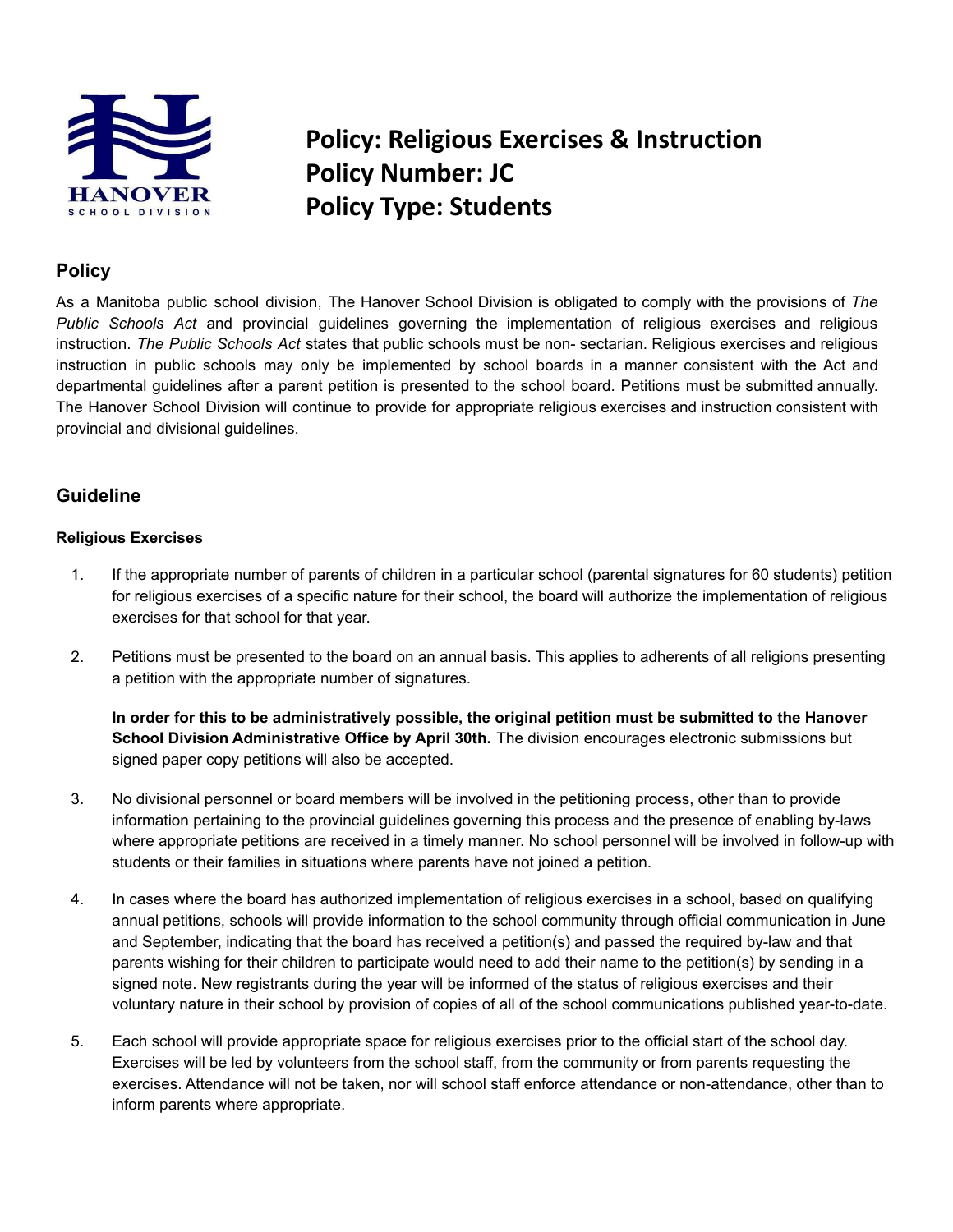6. Students with permission to participate (parents have signed either the original petition or have added their name to the petition with a signed note) will meet in the designated area during the designated non-instructional time.

At no time will religious exercises be broadcast in the school via the PA system or held in a general assembly.

Students not participating would not be required to report for classes until the instructional day begins. Non-participating students at school due to transportation arrangements will be provided with a designated classroom space and will be supervised by a teacher.

After religious exercises all students will be expected to be in their homerooms for the beginning of the school day. Attendance will be taken, as well as, lates are recorded at this time. O Canada and school announcements will be broadcast, at which time regular instruction will commence.

#### **Religious Instruction**

1. If the appropriate number of parents of children in a particular school (parental signatures for 25 students) request religious instruction of a specific nature for their school, the board will pass a by-law permitting this.

This applies to adherents of all religions presenting a petition with the appropriate number of signatures.

**In order for this to be administratively possible, the original petition must be submitted to the Hanover School Division Administrative Office by April 30th.**The division encourages electronic submissions but signed paper copy petitions will also be accepted.

- 2. No divisional personnel or board members will be involved in the petitioning process, other than to provide information pertaining to the provincial guidelines governing this process and the presence of enabling by-laws where appropriate petitions are received in a timely manner. No school personnel will be involved in follow-up with students or their families in the case that parents have not joined the petition.
- 3. In cases where by-laws have been duly passed by the board based on qualifying petitions, schools will provide information to the school community in June and September, indicating that the board has received a petition(s) and passed the required by-law and that parents wishing for their children to participate would need to add their name to the petition(s) by sending in a signed note. New registrants during the year will be informed of the status of religious instruction and the voluntary nature of this instruction in their school by provision of copies of all of the school communications published year-to-date.
- 4. The school will provide appropriate space for religious instruction and classes will be scheduled for a single half-hour class per week during the regular instructional day for any given class, based on the availability of appropriate volunteer instructors.
	- 4.1. Schools may limit religious instruction to the last hour of the school day, may designate a specific day of the week for all religious instruction and may set the total length of the instructional block so that it will not extend the entire academic year.
	- 4.2. Volunteer instructors for the individual schools will provide parents with a schedule in advance of the commencement of religious instruction each year.
- 5. Students with permission to participate (parents have signed either the original petition or have added their name to the petition with a signed note) will meet in the designated area during the designated religious instruction time.
- 6. Volunteers must use an approved body of materials that meet the requirements of the division and school mission statements and are appropriate to the age of the students. Volunteer teachers must submit a Criminal Records